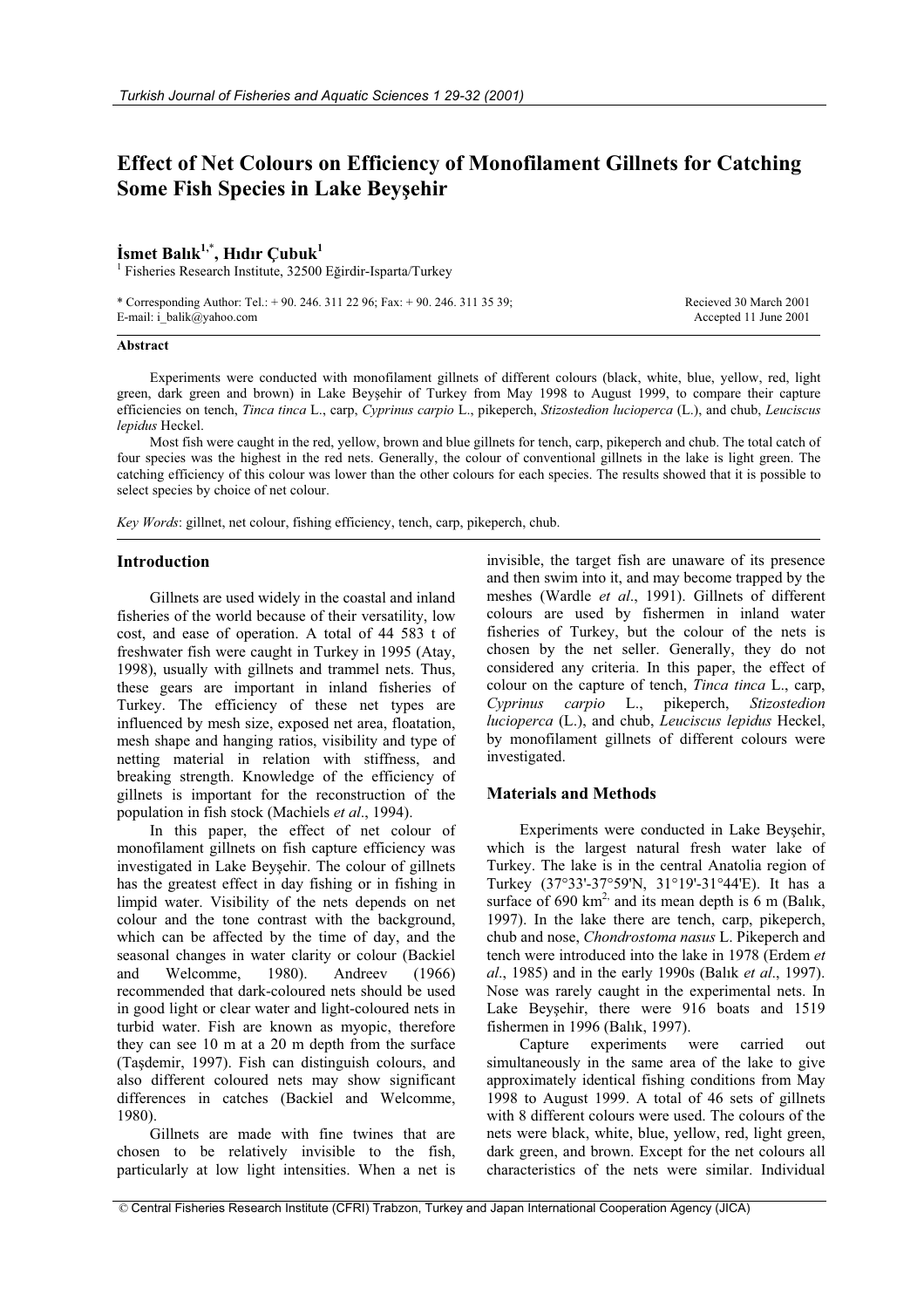nets had a length of 120 m and their mesh sizes were 36 mm (knot to knot). The depth and the hanging ratio of each net were 50 meshes and 0.60. The net twine diameters were Ø 18 mm. Nets were joined to one another with 2 m intervals from their float and lead lines. In each experiment, the positions of the nets were changed in turn. In the fishing experiments, all nets were set between 9.00 and 10.00 am, and hauled in the following day between 8.00 and 9.00 am. The fish caught in each net were counted and weighed for each species.

ANOVA was executed to test the significance of differences in the number of fish caught in the different-coloured gillnets (Çömlekçi, 1988).

#### **Results**

## **Catch by number**

Altogether, 2070 tench, 311 carp, 157 pikeperch and 102 chub were caught in the fishing experiments (Table 1).

Most fish were caught in the nets of red (15%), yellow  $(14.5\%)$ , brown  $(19\%)$  and blue colours (20.6%) for tench, carp, pikeperch, and chub. The proportion of fish caught in the red net was the highest (14.5%) (Table 2).

The red gillnets caught 1.16, 1.18, 1.23, 1.23, 1.23, 1.24 and 1.30 times more fish than black, white, blue, light green, dark green, yellow and brown nets for tench (Table 3). Yellow, brown and blue gillnets were more effective than the other colours for carp, pikeperch, and chub. The listing of the net colours in order at fishing efficiency for fish species are shown in Table 4. In respect to the capture of all species, the red net was the most effective. Black, white, light green, yellow, blue, dark green and brown-coloured nets followed this net. The differences between catches of gillnets of different colours were statistically not significant (*P>*0.05).

#### **Discussion**

Net colour affects the catching efficiency of gillnets for the capturing of tench, carp, pikeperch, and chub in Lake Beyşehir. Most fish were caught with red, yellow, brown and blue nets for tench, carp, pikeperch and chub. It was shown that the visibility of nets of the same colour by species might be different, because the reaction to the net colour varies with the species of fish (Hamley, 1975). Observations in the aquarium on cod showed that when confronted by

**Table 1.** Numbers of tench, carp, pikeperch and chub caught with gillnets of different colours (L: light, D: dark).

| <b>Species</b> | Black | White | Blue | Vellow | Red | Green | D. Green | Brown | Total |
|----------------|-------|-------|------|--------|-----|-------|----------|-------|-------|
| Tench          | 267   | 263   | 253  | 250    | 310 | 253   | 252      | 222   | 2070  |
| Carp           | 41    | 37    | 37   | 45     | 41  | 40    | 28       | 42    | 311   |
| Pikeperch      | 15    | 20    | 14   | 23     | 19  | 24    | 14       | 28    | 157   |
| Chub           |       | ا 4   |      |        | 14  |       |          |       | 102   |
| Total          | 336   | 334   | 325  | 326    | 384 | 329   | 305      | 301   | 2640  |

**Table 2.** The percent distributions of the number of tench, carp, pikeperch and chub caught with gillnets of different colours.

| <b>Species</b> | <b>Black</b> | White | Blue | Yellow | Red  | Green | D. Green | Brown   |
|----------------|--------------|-------|------|--------|------|-------|----------|---------|
| Tench          | 12.9         | 12.7  | 12.2 | 12.1   | 15.0 | 12.2  | 12.2     | 10.7    |
| Carp           | 13.2         | 11.9  | 11.9 | 14.5   | 13.2 | 12.9  | 9.0      | 13.5    |
| Pikeperch      | 9.6          | 12.7  | 8.9  | 14.7   | 12.1 | 15.3  | 8.9      | l 7.8   |
| Chub           | 12.7         | 13.7  | 20.6 | 7.8    | 13.7 | 1.8   | 10.8     | 8.8     |
| Total          | 12.7         | 12.7  | 12.3 | 12.3   | 14.5 | 12.5  | 1.6      | . I . 4 |

Table 3. The relative efficiencies of gillnets of different colours derived from the catching amounts for each net. [Ratio=catch of the most effective-coloured net / catch of each one of the other nets, for each species].

| Tench            | Ratio | Carp                | Ratio | Pikeperch          | Ratio | Chub              | Ratio |
|------------------|-------|---------------------|-------|--------------------|-------|-------------------|-------|
| Red: Black       | 1.16  | Yellow: Brown       | 1.07  | Brown: Light Green | 1.17  | Blue: Red         | 1.50  |
| Red: White       | 1.18  | Yellow: Black       | 1.10  | Brown: Yellow      | 1.22  | Blue: White       | 1.50  |
| Red: Blue        | 1.23  | Yellow: Red         | 1.10  | Brown: White       | 1.40  | Blue: Black       | 1.62  |
| Red: Light Green | 1.23  | Yellow: Light Green | 1.13  | Brown: Red         | 1.47  | Blue: Light Green | 1.75  |
| Red: Dark Green  | 1.23  | Yellow: White       | 1.22  | Brown: Black       | 1.87  | Blue: Dark Green  | 1.91  |
| Red: Yellow      | 1.24  | Yellow: Blue        | 1.22  | Brown: Blue        | 2.00  | Blue: Brown       | 2.33  |
| Red: Brown       | 1.40  | Yellow: Dark Green  | 1.61  | Brown: Dark Green  | 2.00  | Blue: Yellow      | 2.63  |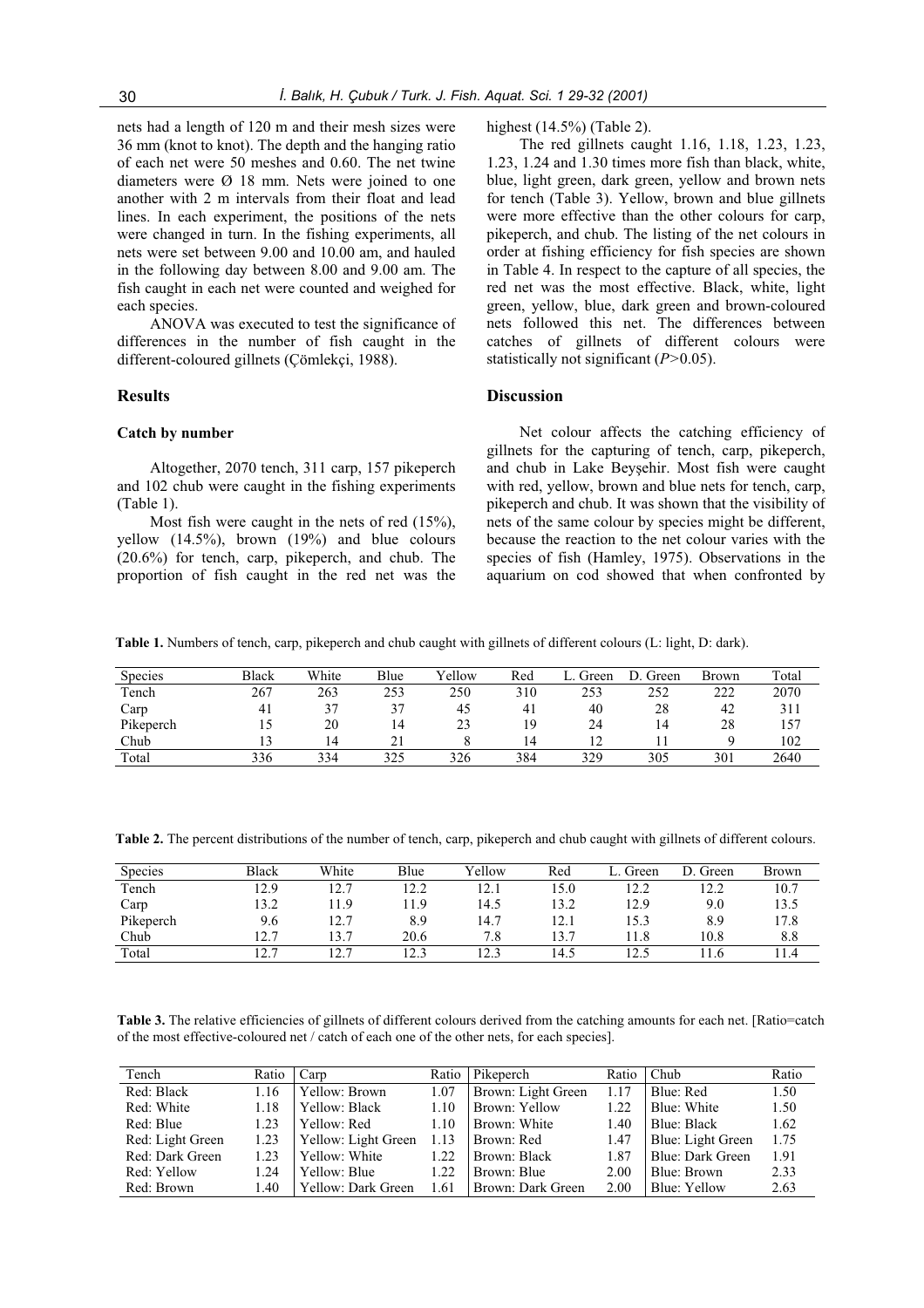|                     | Tench        | Carp         | Pikeperch    | Chub         |
|---------------------|--------------|--------------|--------------|--------------|
| The most effective  | Red          | Yellow       | <b>Brown</b> | Blue         |
| ↓                   | <b>Black</b> | Brown        | Light Green  | Red          |
| ◡                   | White        | <b>Black</b> | Yellow       | White        |
| ◡                   | Blue         | Red          | White        | Black        |
| ◡                   | Light Green  | Light Green  | Red          | Light Green  |
| ◡                   | Dark Green   | White        | <b>Black</b> | Dark Green   |
| V                   | Yellow       | Blue         | Blue         | <b>Brown</b> |
| The least effective | <b>Brown</b> | Dark Green   | Dark Green   | Yellow       |

**Table 4.** Listing of net colours in order at fishing efficiency for fish species.

such a net, the fish swam parallel to the netting then turned into the less visible material close to the panel joins (Stewart, 1984). It was reported by Narayanappa *et al*. (1977) that most of the catch was caught in white net, and this was followed by yellow, grey, green and blue nets in inland waters of Burla in India.

Steinberg (1985) reported the dark green gillnets to be the most effective for cod in the west part of Baltic Sea. The colour of conventional nets in Lake Beyşehir was commonly light green. In this study, the catching efficiency of the light green net was found lower than the other colours for each species. Additionally, catches of the light and dark green nets were similar for tench and chub, but the light green net was 1.43 and 1.71 times more effective than the dark green net for catching carp and pikeperch.

Kara (1992) found the dark red nets to be more efficient than the light red nets in the daylight for *Diplodus annularis* L. in the Aegean Sea. Steinberg and Bohl (1985) found the light green nets more effective than the dark of those on the capture of cod, turbot, and flounder in the North Sea. It is suggested that even the different tones of the same colour may be influential on the catching efficiency of gillnets for fish species.

Legget and Jones (1971) reported that American shad, *Alosa sapidissima*, avoided driftnets even on dark moonless nights. Presumably detecting net vibrations by their lateral lines, most commonly net avoidance depends on sight. Fishing is often undertaken at night when fish are less able to recognise existence of the net (Sainsbury, 1996), but in Lake Beysehir, the nets in conventional fisheries are set in the mornings and hauled the next morning, thus the catching are almost continual. Fish caught in the nets are separated from the nets and again the nets are set into the lake. Therefore, visibility of the gillnets is important in commercial fishing. The visibility of the relatively invisible materials is decreased by reduced light intensity; this may be due to the day-to-night change or increased depth (Wardle *et al.*, 1991). Lake Beysehir is a shallow lake (its mean depth is 6 m), thus the sun and moonlight can penetrate up to the deep of the lake.

Tench is the dominant species in the lake, and during the trials the relative abundance of this species was much higher than the other species. We observed that the tench were being intensively caught in the nets of the fishermen, and this situation affected the catching effectiveness of the nets for the other species. The number of fish in the net reaches a saturation level and does not increase further (Hamley, 1975). Choosing the proper colour can reduce catches of unwanted species, without affecting catches of the target species (Steinberg, 1962; Jester, 1973). It will increase the catching efficiency of the nets if the yellow and brown nets are used instead of the light green nets for carp and pikeperch. Additionally, the results of the study showed that it is possible to choose a suitable net colour for the catching of target species in reconstruction of the population in fish stock assessment.

#### **Acknowledgements**

We would like to thank the authorities of Japan SIGMA Fishing Net Company and its Turkish representative Adem Kayışoğlu who provided the experimental nets of the study.

#### **References**

- Andreev, N.N. 1966. Gillnets and tangle nets, Commercial Fishing Gear. 61-70.
- Atay, D. 1998. Su ürünleri ve üretim hedefleri. III. Su Ürünleri Sempozyumu, 10-12 Haziran 1998, Atatürk Üniversitesi, Ziraat Fakültesi, Su Ürünleri Bölümü, Erzurum, 1-22.
- Backiel, T. and Welcomme, R.L. 1980. Guidelines For Sampling Fish in Inland Waters. EIFAC Technical Paper No: 33, 53 pp.
- Balık, İ. 1997. Beyşehir Gölü'nde avlanan sudak *Stizostedion lucioperca* ve sazan *Cyprinus carpio* balığı miktarları üzerine bir araştırma. IX. Ulusal Su Ürünleri Sempozyumu, 17-19 Eylül 1997, Süleyman Demirel Üniversitesi, Su Ürünleri Fakültesi, Eğirdir, Cilt 1, 25-34.
- Balık, İ., Kuşat, M. ve Bolat, Y. 1997. Kadife balığının (*Tinca tinca* L., 1758) Beyşehir ve Eğirdir göllerine aşılanmasının etkileri. IX. Ulusal Su Ürünleri Sempozyumu, 17-19 Eylül 1997, Süleyman Demirel Üniversitesi, Su Ürünleri Fakültesi, Eğirdir, Cilt 2, 771-777.
- Çömlekçi, N. 1988. Deney Tasarımı ve Çözümlemesi.